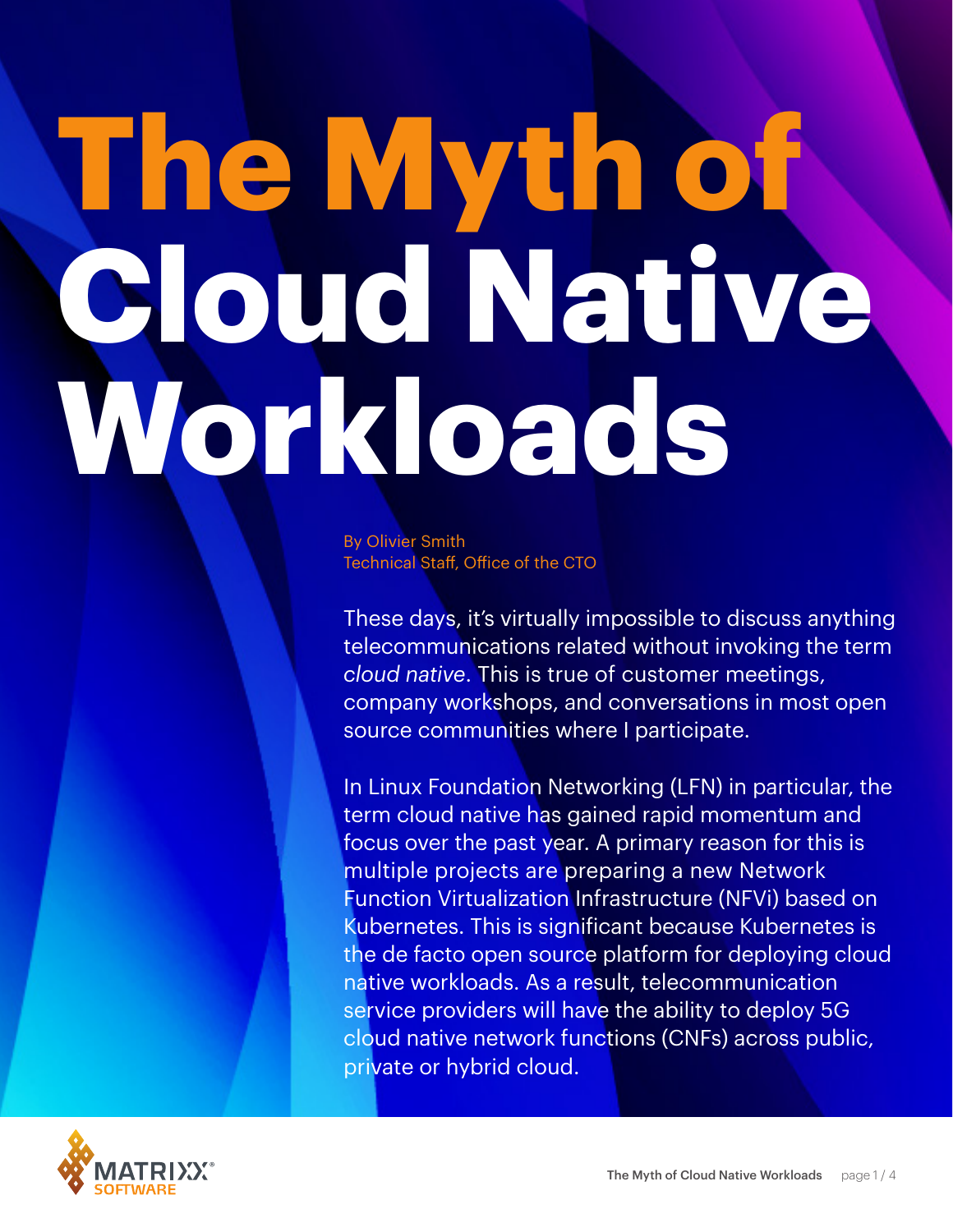This is a potential game changer, as workloads become highly scalable, resilient, distributable, and offer service providers newfound operational agility. But is it really that simple? Do service providers automatically inherit the benefits of cloud native because their infrastructure is using Kubernetes?

#### Do workloads somehow become cloud native by default? My response is unfortunately, no!

Reaping the benefits of cloud native requires proper design choices in both infrastructure and workload.

Much of the focus in LFN is on the infrastructure itself, to the exclusion of the workloads. For some in the community, specifying the design of workloads is considered "out of scope". For others, an early focus has been on ensuring interoperability and access to infrastructure resources. Neither of these options is sufficient.

## **Workload Design Matters**

The telecommunication industry's interest in cloud native is driven by the benefits that properly architected workloads achieve. These benefits are realized through use of new design patterns, permitting the workloads to maximize and leverage the capabilities of a distributed cloud infrastructure. Only through such an approach can one, for example, fully leverage Kubernetes to automatically distribute, scale, and heal workloads across a cloud cluster. So what design patterns are imperative? While not an exhaustive list, some of the key architectural design elements should include:

- Use of autonomous business functions addressed as loosely coupled microservices
- API first design for interactions between microservices
- Clear separation and management of stateless and stateful services
- Microservices packaged using lightweight containers
- Deployed using Continuous Integration / Continuous Deployment pipelines
- Container lifecycle orchestrated (i.e. using Kubernetes) to manage and schedule based on demand

The truth is that improperly designed workloads will fail to deliver most, if not all, of the benefits desired of cloud native — even if deployed on a Kubernetes — based infrastructure. For example, a monolithic workload, packaged in a container, might be fully capable of consuming cloud native NFVi resources, but will fail miserably to produce any of the benefits that service providers expect like elasticity and resilience. The point is, being compatible with an infrastructure is not the same as maximizing its capabilities. This is a situation best avoided, but how?

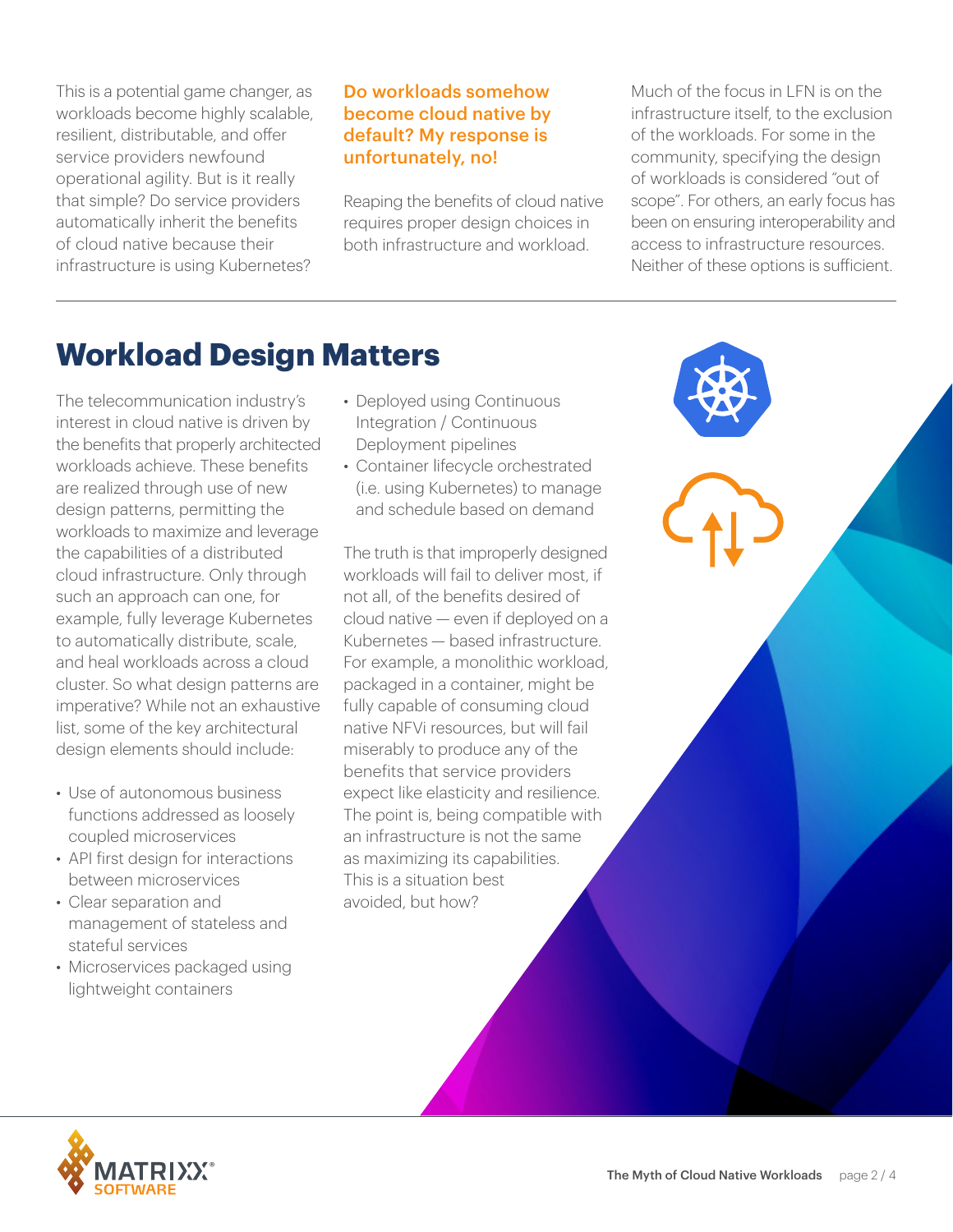





**Best Practices for Telco Workloads**

As a starting point we should leverage existing best practices and knowledge from the authority on cloud native, the Cloud Native Computing Foundation (CNCF). But a "copy & paste" of these principles and best practices into the telco domain will likely not be sufficient. Instead we must recognize that the telecommunication industry differs from others and work to establish a relevant set of Telecom workload best practices.

#### **So, what are some of the ways in which Telco differs?**

Firstly, in the context of the LFN, workloads will run on what effectively is a telco distribution of Kubernetes which supports both CNFs and Virtualized Network Functions (VNFs) that must be capable of discovering and exchanging their capabilities. This is required because service providers have invested heavily in VNFs and will expect new CNFs and existing VNFs to co-exist while transitioning fully to cloud native network functions over time.

Secondly, workloads that will be executing on this new infrastructure are standards-based telecommunication network functions. These must adhere to standards specified by 3GPP to ensure interoperability with other network functions and with the networks of other service providers.

#### The desire to adopt cloud native must thus be coordinated and aligned with the standards that are critical for the telecom industry.

Recognizing and accommodating for these types of differences is fundamental to maximizing the value of cloud native for service providers. More importantly, such an effort will help advance telecom's cloud native adoption while ensuring existing service provider investments can be leveraged.